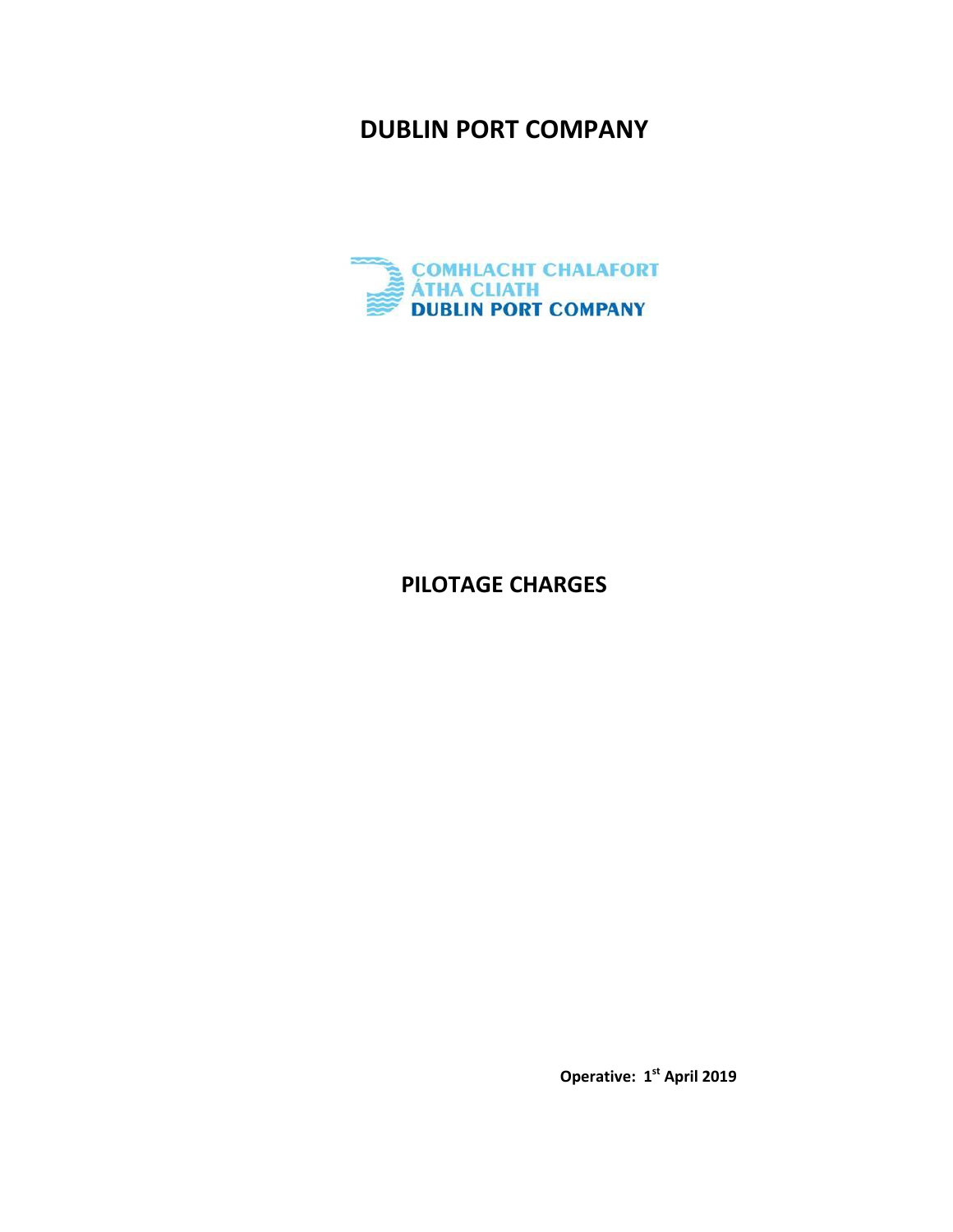## **1. FEES FOR PILOT LICENCES AND PILOTAGE CERTIFICATES**

| Fee for examination and issue of Pilotage Certificate                                                                    | €350 |
|--------------------------------------------------------------------------------------------------------------------------|------|
| Fee for examination and issue of Pilotage Certificate (Restricted)                                                       | €350 |
| Fee for annual renewal of Pilotage Certificate                                                                           | €100 |
| <b>Check Ride</b>                                                                                                        | €250 |
| Fee for each additional ship added to a Pilotage Certificate<br>after the date of granting or renewal of the Certificate | €50  |
| Cancellation of a Pilotage Certificate examination with less than 24<br>Hours' notice                                    | €300 |

### **2. PILOTAGE CERTIFICATES**

The owner of every vessel, the Master or Chief Officer of which is a certificated officer, shall, on every occasion that such certificated officer shall navigate his vessel within any part of the Pilotage District, become liable to pay to the Authority 7.00% of the composite rate which would have been payable in respect of the Pilotage of such vessel within the Pilotage District if the said certificated officer had not held a Pilotage Certificate.

#### **3. DUES ON EXEMPTED SHIPS**

Ships of less than 95m, which, on application, are exempted by the Harbour Master from compulsory pilotage on departure from Dublin Port, shall be liable for dues at **25%** of the composite rate on such departure.

#### **4. TRIAL TRIPS**

Rates for services of Pilots for trial trips in the Bay: **€250 per trip**

In cases where a Pilot is taken aboard a vessel otherwise than at the Quays or Docks of Dublin the boat rate will be payable in addition to the above.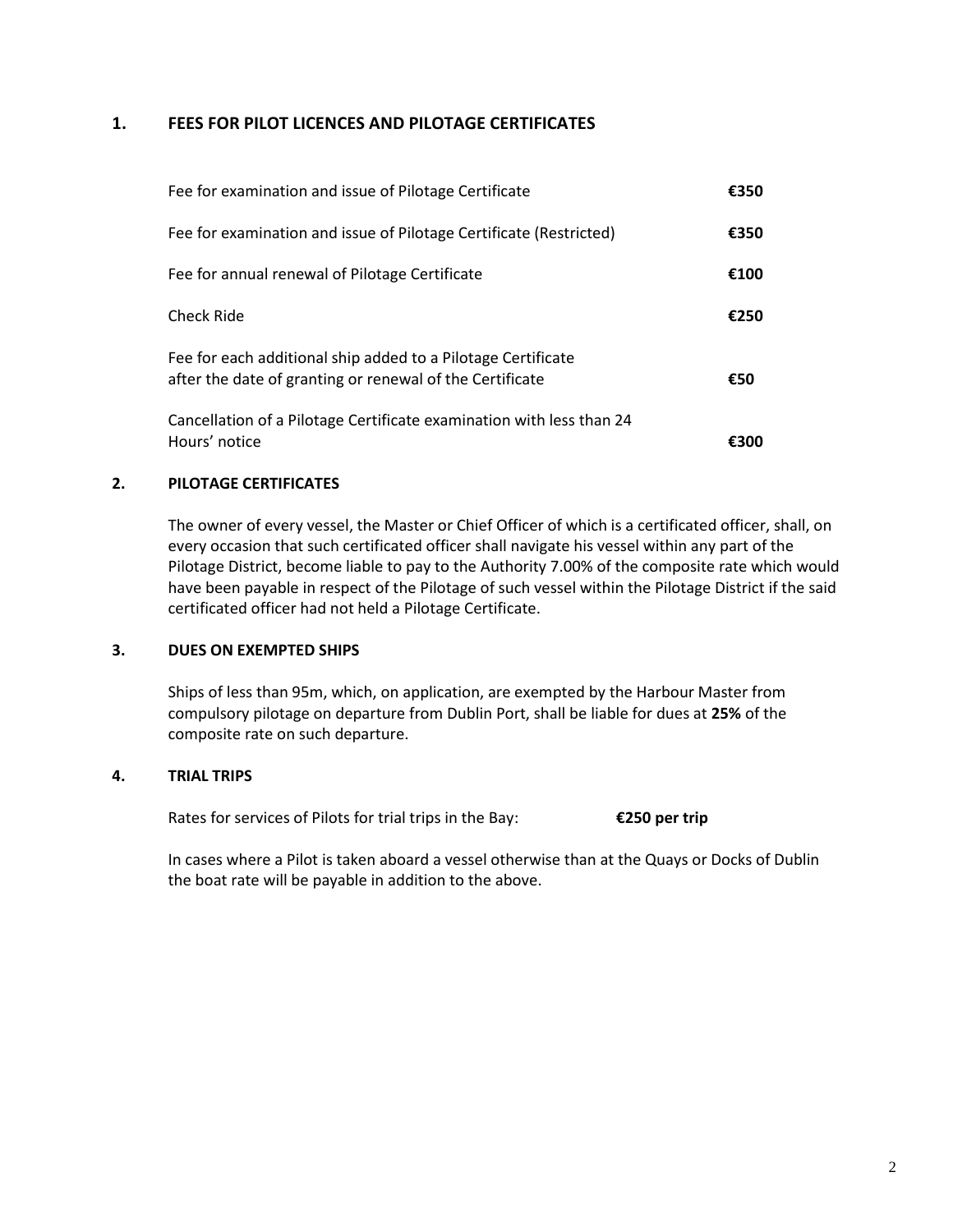#### **5. Cancellation or Detention of a Pilot**

(a) Where a pilot order is postponed or cancelled with less than 2 hours' notice a cancellation fee of **€500** will apply.

(b) Where a ship fails to arrive or depart within 15 minutes after the ordered time the Pilot will return to station and a cancellation charge of **€500** will apply. A new booking will then be required for the services of the Pilot.

(c) Where a Pilot is detained on a ship for longer than the standard job time a detention fee of **€500** will apply.

### **6. Pilot Carry-Away**

Where a pilot is taken outside the pilotage district, the vessel shall, in addition to the pilotage rates, be liable for detention fees as follows:

#### Per part thereof **€200 per hour**

Plus adequate maintenance while on board the vessel

 In addition, if the vessel concerned, or some other vessel belonging to the same owners, does not convey the Pilot back to Dublin within a reasonable time after her arrival at her next port of call, the Pilot shall be entitled to be paid his fare back to Dublin by rail, sea or air.

#### **7. Pilot Surcharge**

When a vessel has planned, scheduled or confirmed a pilot for a particular or approximate time, and when at the two hour window of this time the vessel has not updated VTS Dublin accordingly to cancel or change the time a €200 surcharge will be added to the pilot charge.

\*This surcharge is separate to any cancellation charge for a confirmed vessel.